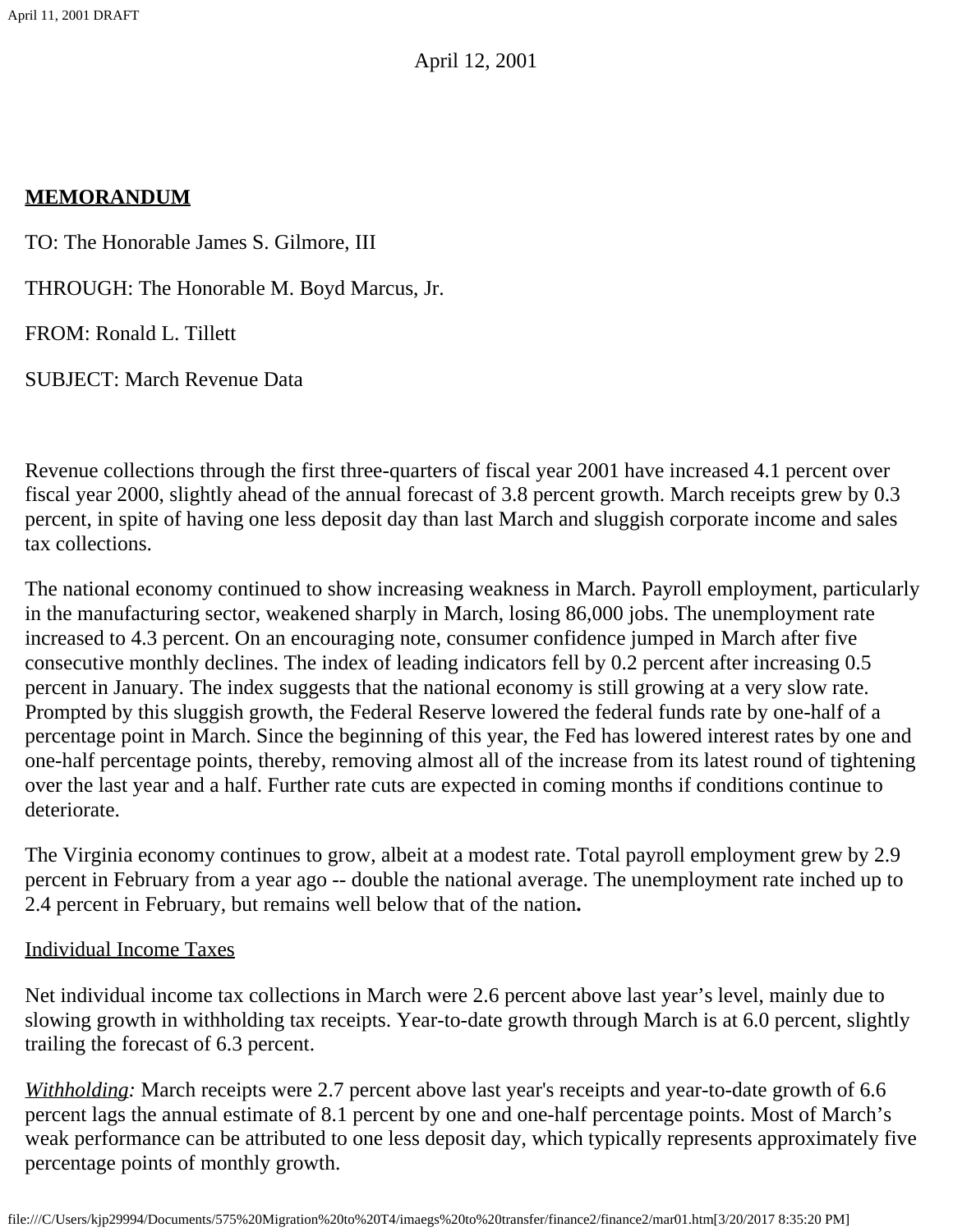*Nonwithholding:* March is not a significant month for nonwithholding receipts. Monthly receipts were \$38.5 million compared with \$38.3 million received last March. Year-to-date growth of 8.6 percent is slightly behind the forecast of 9.1 percent annual growth. The last quarter of the fiscal year is particularly critical in this source. Over \$1 billion remains to be collected over the next three months to attain the forecast.

*Refunds:* Refunds issued in March increased by \$4.1 million over last year's level -- a 2.4 percent increase. Year-to-date growth of 16.6 percent is well behind the annual estimate of 28.4 percent.

#### Sales and Use Tax

Sales tax collections slowed considerably this month, growing by 1.6 percent over last March. Year-todate sales tax growth stands at 3.8 percent, trailing the annual forecast of 4.4 percent growth.

The pace of sales tax collections in March reflects the slower pace of consumption which began in December 2000. The underlying trend growth over the last four months has been a meager 2.7 percent.

## Corporate Income Tax

March corporate income tax receipts represent the leading edge of tax return payments due April 15. Monthly receipts were \$21.9 million, significantly below last year's \$39.4 million. This is the largest drop in March collections for this revenue source.

Several Virginia-based Fortune 500 companies have missed their corporate earnings estimates during the last two quarters of calendar year 2000. Given that national corporate earnings are continuing to decline also, the outlook for this highly volatile revenue source could be dramatically reduced. The 31.6 percent decline in year-to-date collections is substantially below the annual estimate of a 15.8 percent decline.

## Public Service Corporations

March represents the first collections of the consumer utility tax. As of January 2001, the consumer utility tax is replacing the public service gross receipts tax for the use of electricity and natural gas as part of the deregulation process. Collections in March were \$7.1 million. Year-to-date growth in this source is 18.8 percent, ahead of the forecast of a 16.1 percent decline.

#### Insurance Company Premiums

March receipts, primarily final payments for tax year 2000, totaled \$16.8 million compared with last year's \$16.1 million. Year-to-date growth of 3.7 percent is slightly ahead of the annual estimate of 3.4 percent growth.

#### Interest

Interest earnings on state monies were \$25.0 million in March compared to \$15.1 million last year. Yearto-date growth of 17.8 percent is well ahead of the annual estimate of 6.1 percent growth; however, the usual transfer of interest to nongeneral fund accounts will occur in April.